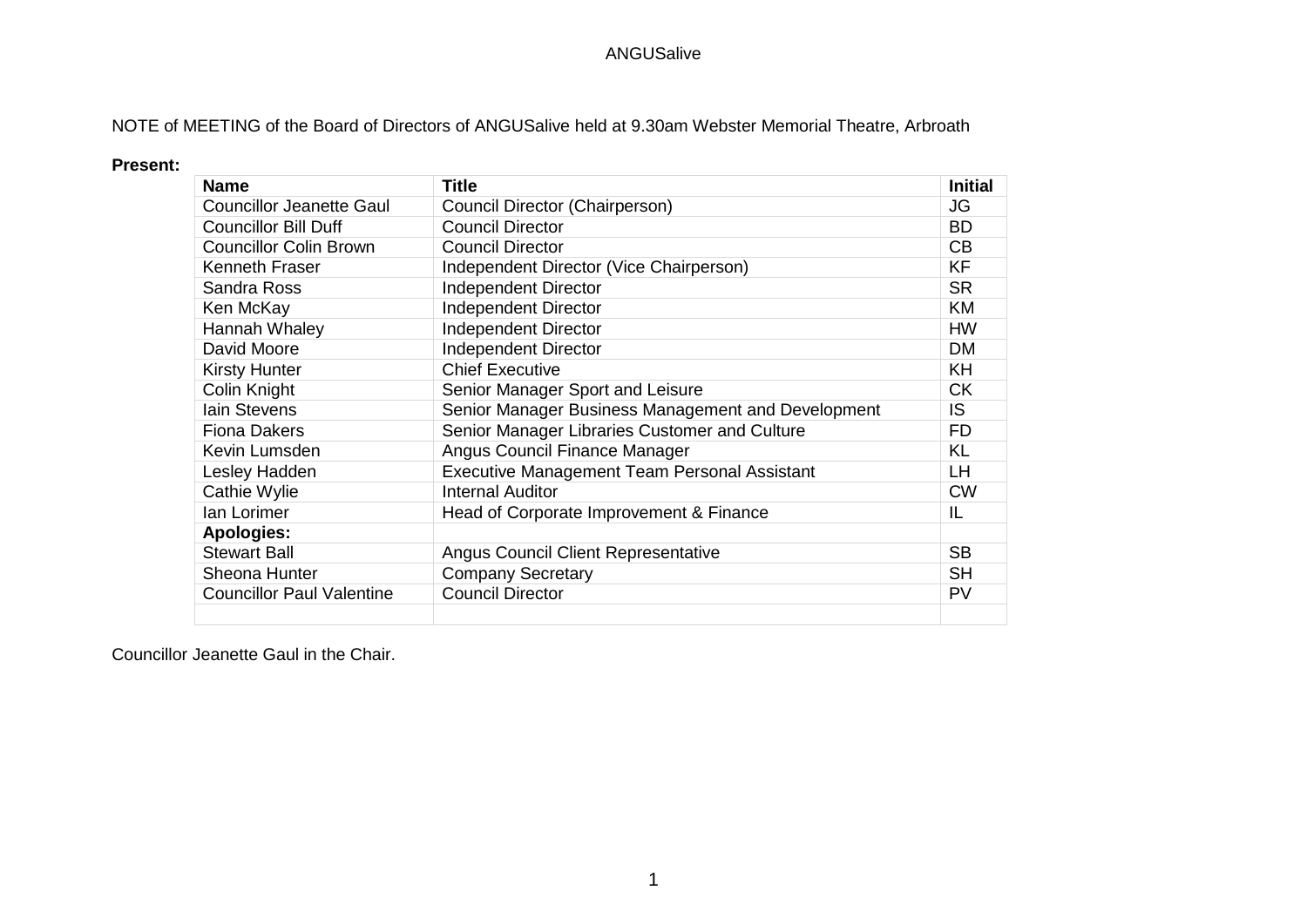| Item No        | <b>Note</b>                                                                                                                                                                                                                                            |
|----------------|--------------------------------------------------------------------------------------------------------------------------------------------------------------------------------------------------------------------------------------------------------|
| $\mathbf{1}$ . | <b>Welcome &amp; Apologies</b>                                                                                                                                                                                                                         |
|                | JG welcomed everyone to the meeting.                                                                                                                                                                                                                   |
|                | Apologies were received from Cllr Valentine and Sheona Hunter, Stewart Ball                                                                                                                                                                            |
| 2.             | <b>Declarations of Interest</b>                                                                                                                                                                                                                        |
|                | Directors were asked to consider whether they had any declarations of interest in relation to any item on the agenda<br>for the meeting.                                                                                                               |
|                | No declarations were made.                                                                                                                                                                                                                             |
| 3.             | Minutes of Meeting on Wednesday 08 March 2017                                                                                                                                                                                                          |
|                | The Directors approved the minutes of the above meeting.                                                                                                                                                                                               |
|                | Proposed as an accurate reflection of the meeting by KM and seconded by KF                                                                                                                                                                             |
|                |                                                                                                                                                                                                                                                        |
| 4.             | Matters arising from the Minute of Meeting on Wednesday 08 March 2017                                                                                                                                                                                  |
|                | <b>Sporta Scotland Executive Group.</b>                                                                                                                                                                                                                |
|                | KH confirmed her appointment to the Sporta Executive Group would be for 2 years.                                                                                                                                                                       |
|                | <b>Leisure and Culture Dundee</b><br>KH & IS visited colleagues in Leisure and Culture Dundee to discuss a variety of topics.                                                                                                                          |
|                | <b>Angus Council Budget Settlement.</b><br>IL advised the recommendation from the external auditors (Henderson Loggie) was to create a reserves policy as<br>part of preparing the 2016/17 accounts which will then be submitted to OSCR for approval. |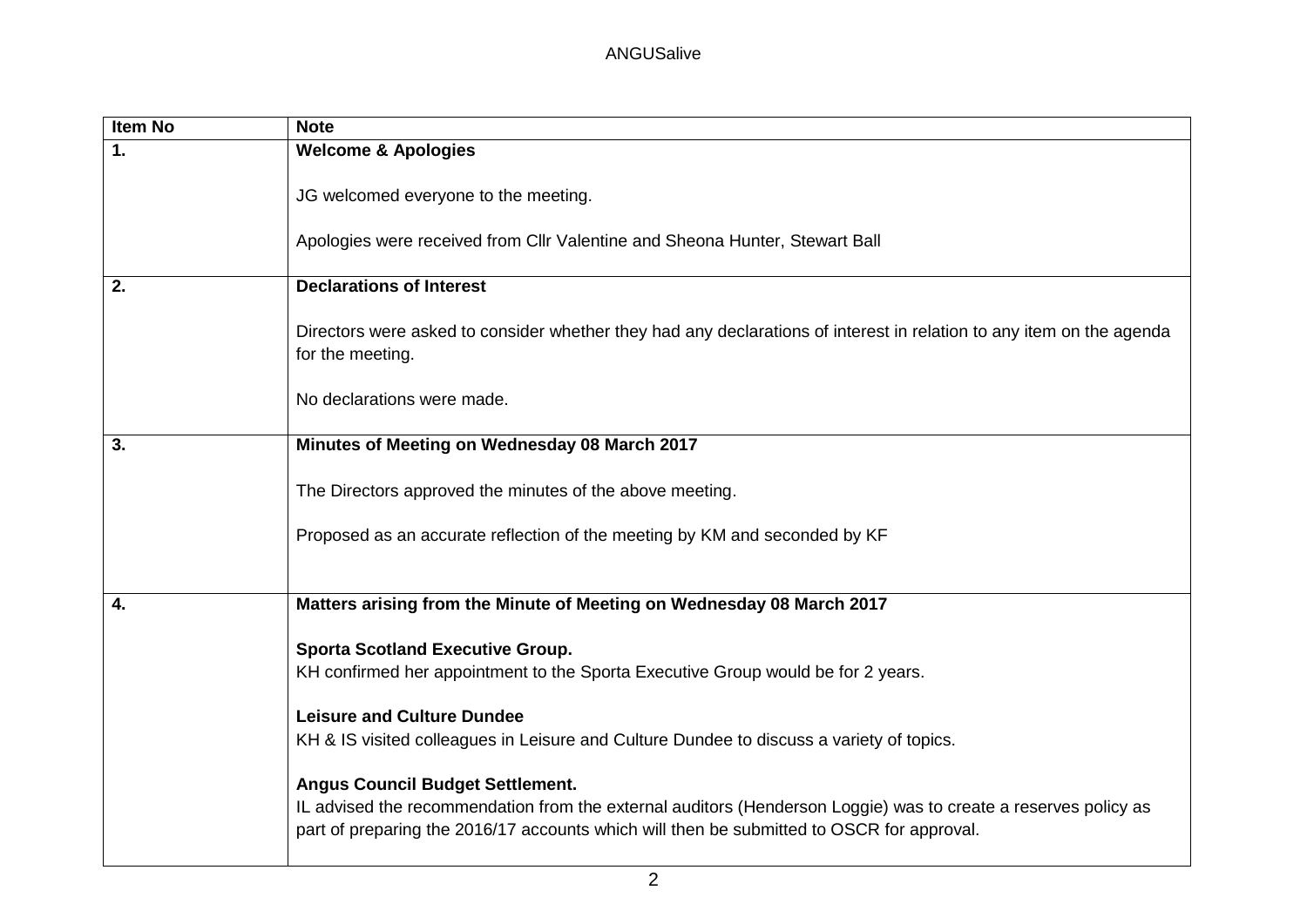| <b>Item No</b> | <b>Note</b>                                                                                                                                                                                                                                                                                                                                                                                                                                                                                                                                                                                                  |
|----------------|--------------------------------------------------------------------------------------------------------------------------------------------------------------------------------------------------------------------------------------------------------------------------------------------------------------------------------------------------------------------------------------------------------------------------------------------------------------------------------------------------------------------------------------------------------------------------------------------------------------|
|                | <b>AC Chief Executive</b><br>Due to personal circumstances Margo Williamson has given her apologies for today's meeting. An invite will be                                                                                                                                                                                                                                                                                                                                                                                                                                                                   |
|                | extended to the August meeting.                                                                                                                                                                                                                                                                                                                                                                                                                                                                                                                                                                              |
|                | <b>Board Attendance at Event</b>                                                                                                                                                                                                                                                                                                                                                                                                                                                                                                                                                                             |
|                | KH thanked JG for attending the Dementia Memory Box Launch in Kirriemuir and BD for attending the Lens Room<br>Re-opening at Signal Tower.                                                                                                                                                                                                                                                                                                                                                                                                                                                                   |
| 5.             | <b>Chief Executive Update</b>                                                                                                                                                                                                                                                                                                                                                                                                                                                                                                                                                                                |
|                | <b>Angus Council</b><br>KH provided the Board with a brief overview of the new Structure within Angus Council. 3 Directorates have been<br>condensed into 2 called Place, to be headed by Alan McKeown, and People, to be headed by Mark Armstrong. The<br>new structure will be in effect from 17 April 2017 and fully operational from 01 June 2017. KH advised discussions<br>are continuing with regard to ANGUSalive client role within the new structure and will confirm any decision taken by<br>Angus Council at the next Board meeting.                                                            |
|                | <b>Forfar ACCESS office</b><br>Police Scotland attended Municipal Buildings, Castle Street, Forfar on Wednesday 27 April 2017 at 11.00am after<br>reports of a suspicious package. Police Scotland, Scottish Fire and Rescue Service and Ambulance Service worked<br>together to ensure the package was recovered safely. There was no immediate danger to staff or the public. Police<br>Scotland ensured appropriate actions were being taken. The area around the building was only evacuated as a<br>precaution. Angus Council resilience team provided support as part of the shared service agreement. |
|                | <b>SPORTA</b><br>Thursday 09 March 2017<br>Colin Mair from the Improvement Service presented a view on Future Development of ALEOs across Scotland. A<br>case study about Management of School Estates was also reviewed to look at best practice.                                                                                                                                                                                                                                                                                                                                                           |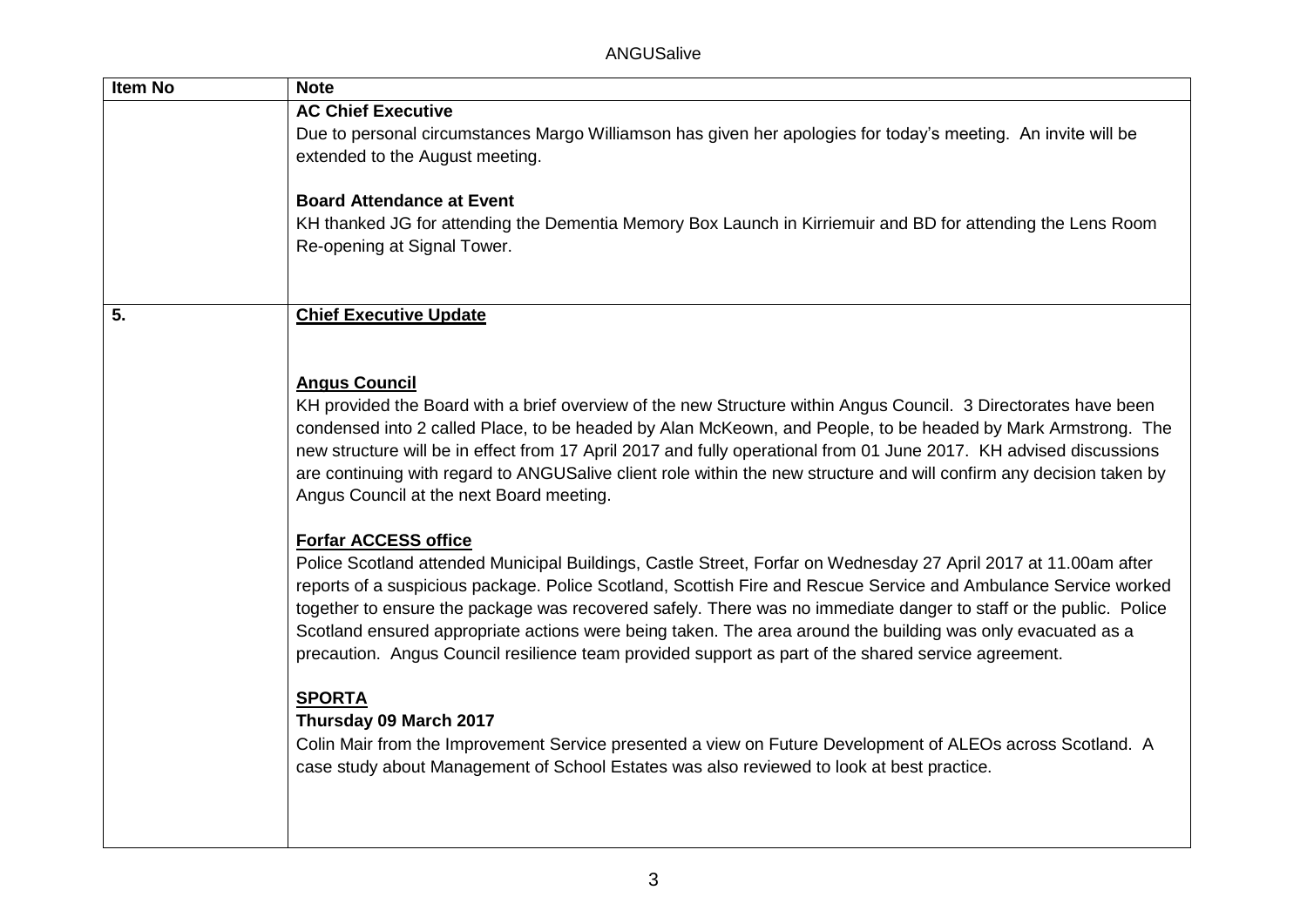| <b>Item No</b> | <b>Note</b>                                                                                                                                                                                                                                                                                                                                                                                                                                                                                                                                   |
|----------------|-----------------------------------------------------------------------------------------------------------------------------------------------------------------------------------------------------------------------------------------------------------------------------------------------------------------------------------------------------------------------------------------------------------------------------------------------------------------------------------------------------------------------------------------------|
|                | Hamilton - Tuesday 25- Wednesday 26 April 2017                                                                                                                                                                                                                                                                                                                                                                                                                                                                                                |
|                | Update from Stuart Harris of Sportscotland about budgets and priorities for 2017/18. It is positive there is increased                                                                                                                                                                                                                                                                                                                                                                                                                        |
|                | engagement with Sporta Scotland to look at how they can work more effectively together.                                                                                                                                                                                                                                                                                                                                                                                                                                                       |
|                | A presentation was given by Robertson Trust on the impact on "Sport for change" and discussion about the need for<br>a common set of base data KPI's across the industry was held.                                                                                                                                                                                                                                                                                                                                                            |
|                | What's on<br>KH highlighted the "What's On" guide is a new ANGUSalive's initiative which will be produced on a 6 monthly basis.<br>ANGUSalive have a packed programme of events and shows which highlights the diverse range of opportunities for<br>our customers and visitors to Angus to enjoy in the months ahead.                                                                                                                                                                                                                        |
|                | A hard copy of the guide to be issued to all Board Members at the close of the meeting.                                                                                                                                                                                                                                                                                                                                                                                                                                                       |
|                | <b>Consultative and Safety Meeting</b><br>The results of the weekend working consultation have been issued to all sports centre employees prior to being<br>presented to the unions at the Consultative and Safety Meeting. A good range of positive responses were received<br>with the majority from leisure attendants. Unions were also advised of the budgetary challenges ahead for<br>ANGUSalive.                                                                                                                                      |
|                | <b>Leadership Update</b><br>A Leadership update was held on 17 March 2016 at Brechin Community Campus for all employees with a leadership<br>role in the organisation. These are being held on a six monthly basis as part of the Communications Framework.<br>The items covered at the latest session included The Future - budget, resources, priorities, an update on what's been<br>done since the employee drop in sessions held in November 2016 and a number of the team provided updates on<br>special project they had been leading. |
|                | <b>Galleries Unit Service review</b><br>All unions were invited to attend meetings in accordance with the Managing Workforce Change process. The<br>Service Review is now fully concluded. One person has taken ER/VR; two were matched into roles, one on appeal;<br>one person was in a restricted recruitment pool for a position and one person where there was no match has applied<br>for ER/VR.                                                                                                                                        |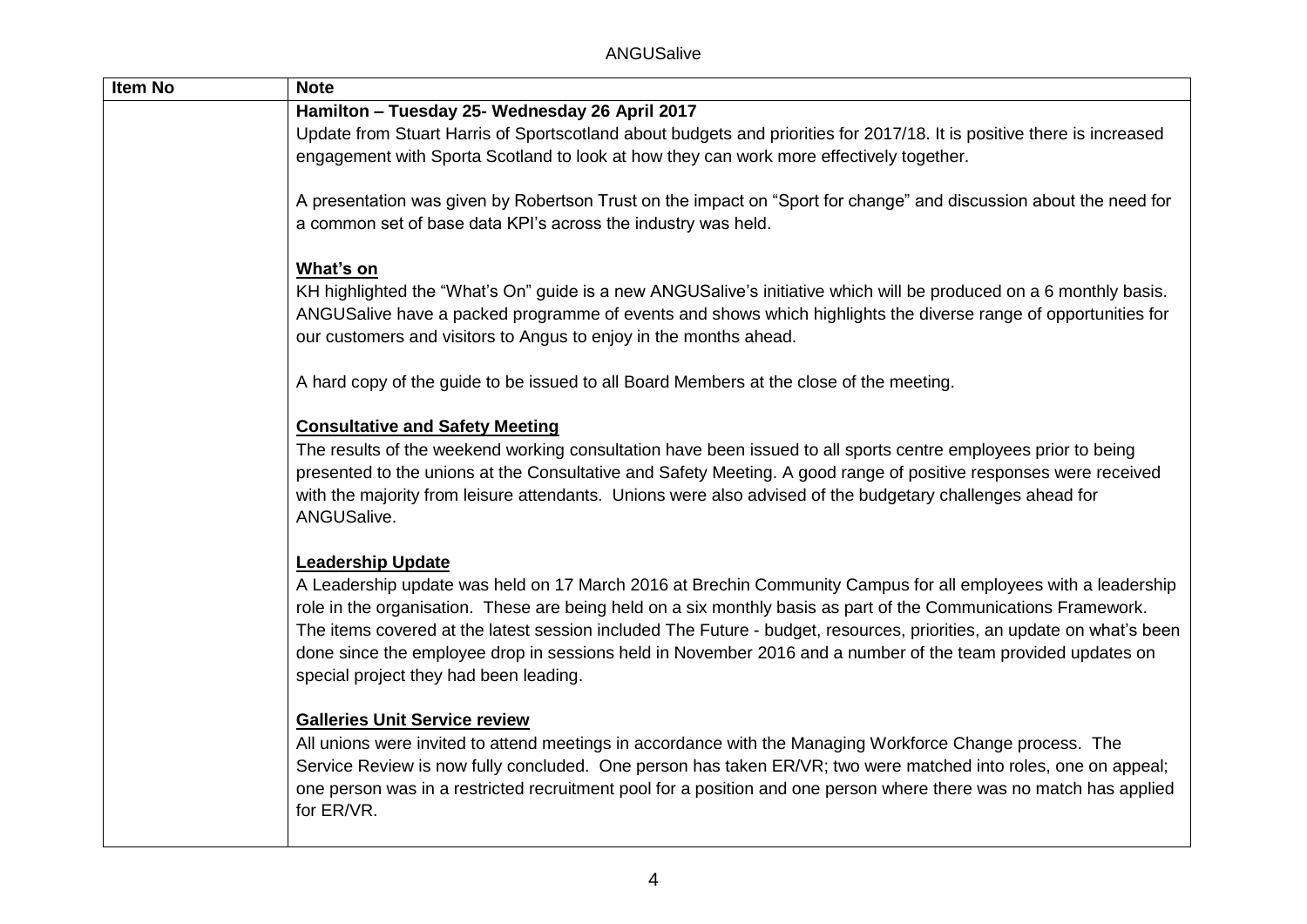ANGUSalive

| <b>Item No</b> | <b>Note</b>                                                                                                                                                                                                                                                                                                                                        |
|----------------|----------------------------------------------------------------------------------------------------------------------------------------------------------------------------------------------------------------------------------------------------------------------------------------------------------------------------------------------------|
|                | <b>SportScotland Physical Activity Framework</b><br>The wider leadership group is in the progress of being identified and invites to the first session in June will be issued<br>shortly to provide sufficient notice.                                                                                                                             |
| 6.             | 23_17 Internal Audit                                                                                                                                                                                                                                                                                                                               |
|                | The Board noted progress in the completion of the ANGUSalive annual internal audit plans for 2016/17 and 2017/18<br>and further noted the outcome of the 2016/17 Governance audit.                                                                                                                                                                 |
|                | CW advised implementation of 2017/18 actions have been agreed following the finalisation of internal audit reports,<br>including agreed completion dates, which are recorded in Covalent.                                                                                                                                                          |
|                | The Board agreed the approximate timescale for the individual audits plans for the 2017-18 financial year as follows:<br>Q2 - Review of procurement processes and expenditure<br>Q3 - Information governance (GDPR readiness)<br>Q4 - Customer and facility management system                                                                      |
|                | IL advised the current set of SLA's are not fully detailed. KF requested a full review of the support service<br>agreements with Angus Council is progressed as soon as possible to ensure there is a clear understanding of the<br>current arrangements. JG advised copies of the current SLA's can be provided to all Board members if required. |
|                | <b>ANGUSalive 16-03 Governance Audit Report</b><br>CW provided overview on actions contained within the Governance Audit.                                                                                                                                                                                                                          |
|                | It is recommended that ANGUSalive keep a central record of training provided to board members.<br>$\bullet$                                                                                                                                                                                                                                        |
|                | It is recommended that Angus Alive have a checklist in place for induction information for new board<br>$\bullet$<br>members and this is completed to confirm that all induction documents have been issued.                                                                                                                                       |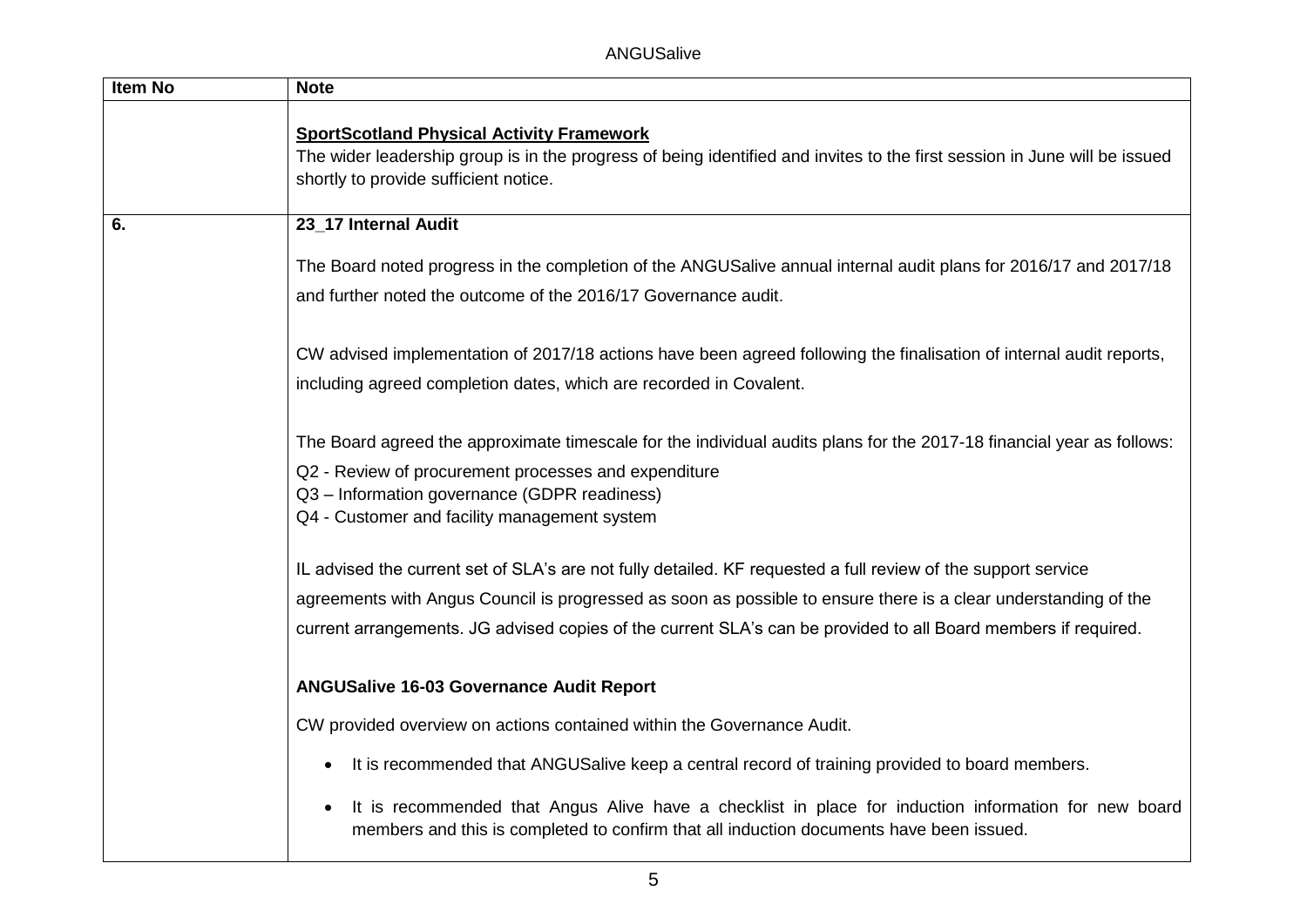| Item No | <b>Note</b>                                                                                                                                                                                                                                                                                      |
|---------|--------------------------------------------------------------------------------------------------------------------------------------------------------------------------------------------------------------------------------------------------------------------------------------------------|
|         | It is recommended an annual self-assessment of the board is completed to inform the direction of board<br>$\bullet$<br>meetings and highlight any future training needs and that directors are given the opportunity to discuss the<br>performance of the chair, vice-chair and any subgroups.   |
|         | It is recommended that sufficient and appropriate Performance Indicators are put in place aligning to the<br>strategic aims of Angus Alive.                                                                                                                                                      |
|         | KH advised these actions have commenced and the target dates for completion are achievable.                                                                                                                                                                                                      |
| 7.      | 24_17 Finance Update                                                                                                                                                                                                                                                                             |
|         | The Board noted the content contained within report 24_17.                                                                                                                                                                                                                                       |
|         | KL confirmed the Merchant ID process has now been fully successful and card payment income is now going direct<br>to the ANGUSalive bank accounts. This item will therefore be removed from future Finance reports.                                                                              |
|         | The Board noted the process to progress the 2016/17 annual accounts has commenced. A preparation meeting with<br>the external auditors (Henderson Loggie) was held on 17 March to plan the process for preparing and then auditing<br>the statements of accounts.                                |
|         | The Board further noted draft statements are intended to be complete by mid-June as they are required for<br>consolidation to Angus Council's Group Accounts, with final audited statements likely to be available during October<br>or early November.                                          |
|         | KL advised there is not a suitable Board meeting to consider the draft statements before these are required for the<br>Angus Council's accounts, however it is intended some review of the drafts by the Board's Finance sub-committee<br>be undertaken ahead of passing these to Angus Council. |
|         | KL to issue the Board an extract of the Angus Council 5 year Capital Plan for items related to ANGUSalive as soon<br>as possible.                                                                                                                                                                |
|         |                                                                                                                                                                                                                                                                                                  |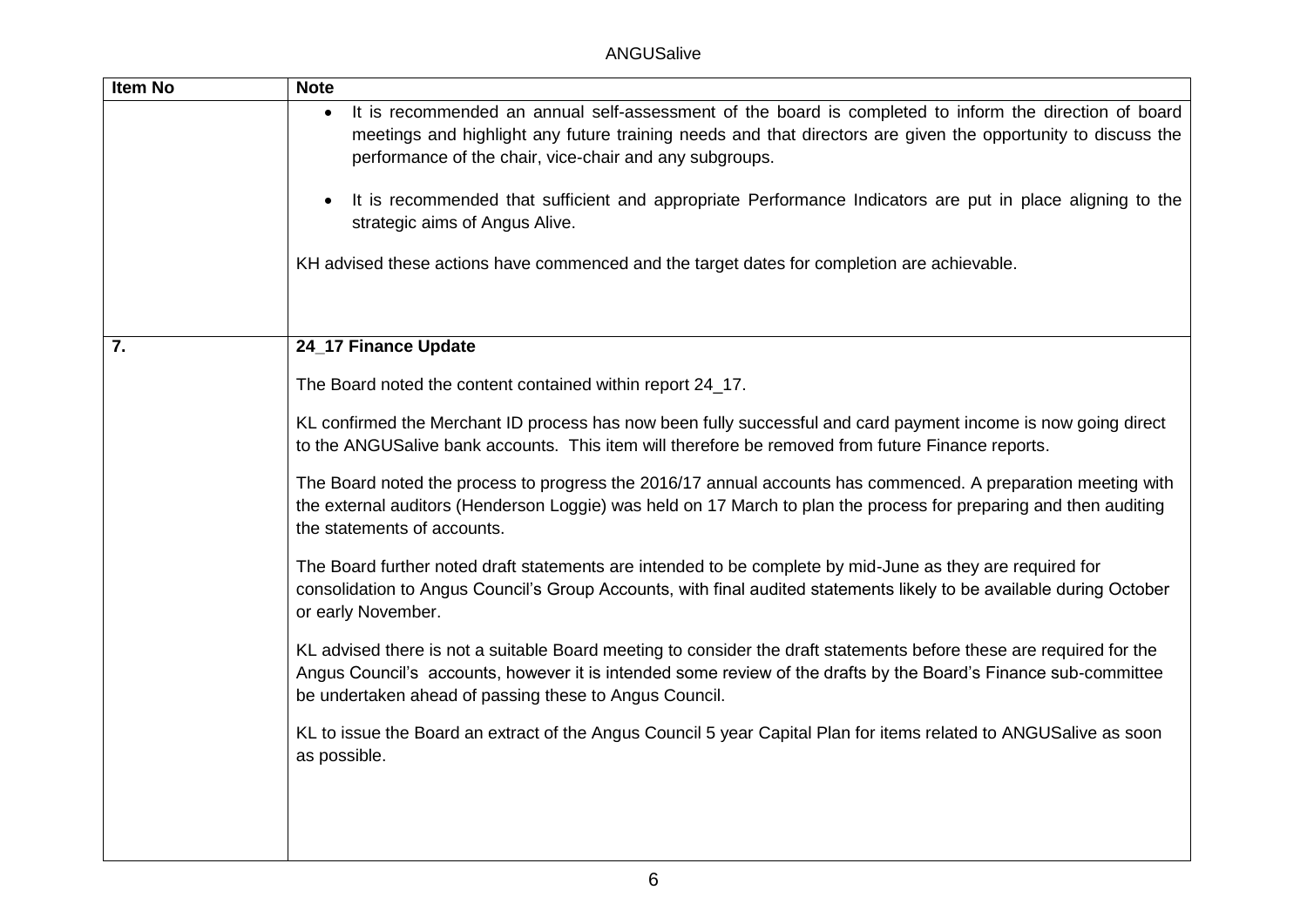ANGUSalive

| Item No | <b>Note</b>                                                                                                                                                                                                                                                                                                                                                                                                                                                                                                                                                                                                                                                  |
|---------|--------------------------------------------------------------------------------------------------------------------------------------------------------------------------------------------------------------------------------------------------------------------------------------------------------------------------------------------------------------------------------------------------------------------------------------------------------------------------------------------------------------------------------------------------------------------------------------------------------------------------------------------------------------|
| 8.      | <b>Banking Update</b>                                                                                                                                                                                                                                                                                                                                                                                                                                                                                                                                                                                                                                        |
|         | <b>Credit Renewal Notice</b>                                                                                                                                                                                                                                                                                                                                                                                                                                                                                                                                                                                                                                 |
|         | KL highlighted current credit facility arrangements with the Clydesdale Bank (mainly to allow processing of supplier<br>and payroll payments via the BACS system) and advised that the bank require these to be formally renewed<br>annually. The renewal for 2017/18 had only been received from the bank at the end of March, hence it was being<br>considered at this meeting. KL advised that the credit facilities in place for 2016/17 had been more than sufficient,<br>noting that there was therefore no need to consider changing these and requested approval for the Credit Facilities<br>Renewal notice to be signed at the end of the meeting. |
|         | <b>BACS facilities</b>                                                                                                                                                                                                                                                                                                                                                                                                                                                                                                                                                                                                                                       |
|         | KL advised BACS payment facilities can now be put in place for the ANGUSalive Trading Company and requested<br>approval to have these signed at the end of the meeting by a Trading Board member.                                                                                                                                                                                                                                                                                                                                                                                                                                                            |
|         | The Board unanimously agreed to both requests.                                                                                                                                                                                                                                                                                                                                                                                                                                                                                                                                                                                                               |
| 9.      | 25_17 Compliments & Complaints                                                                                                                                                                                                                                                                                                                                                                                                                                                                                                                                                                                                                               |
|         | The Board noted the content contained within report 25_17                                                                                                                                                                                                                                                                                                                                                                                                                                                                                                                                                                                                    |
| 10.     | 26_17 ANGUSalive Sports Awards                                                                                                                                                                                                                                                                                                                                                                                                                                                                                                                                                                                                                               |
|         | The Board noted the information contained within Report 26_17                                                                                                                                                                                                                                                                                                                                                                                                                                                                                                                                                                                                |
|         | CK informed the Board many savings were achieved by using internal ANGUSalive services where possible. The<br>addition of a clean, sharp and professional sponsorship package was attractive to many local companies. Reduced<br>expenditure and increased income resulted in a near breakeven closing position.                                                                                                                                                                                                                                                                                                                                             |
|         | CK advised that in order to secure funding for the 2017 ANGUSalive Sports Awards development of a sponsorship<br>package is under way and will be circulated towards the end of May 2017.                                                                                                                                                                                                                                                                                                                                                                                                                                                                    |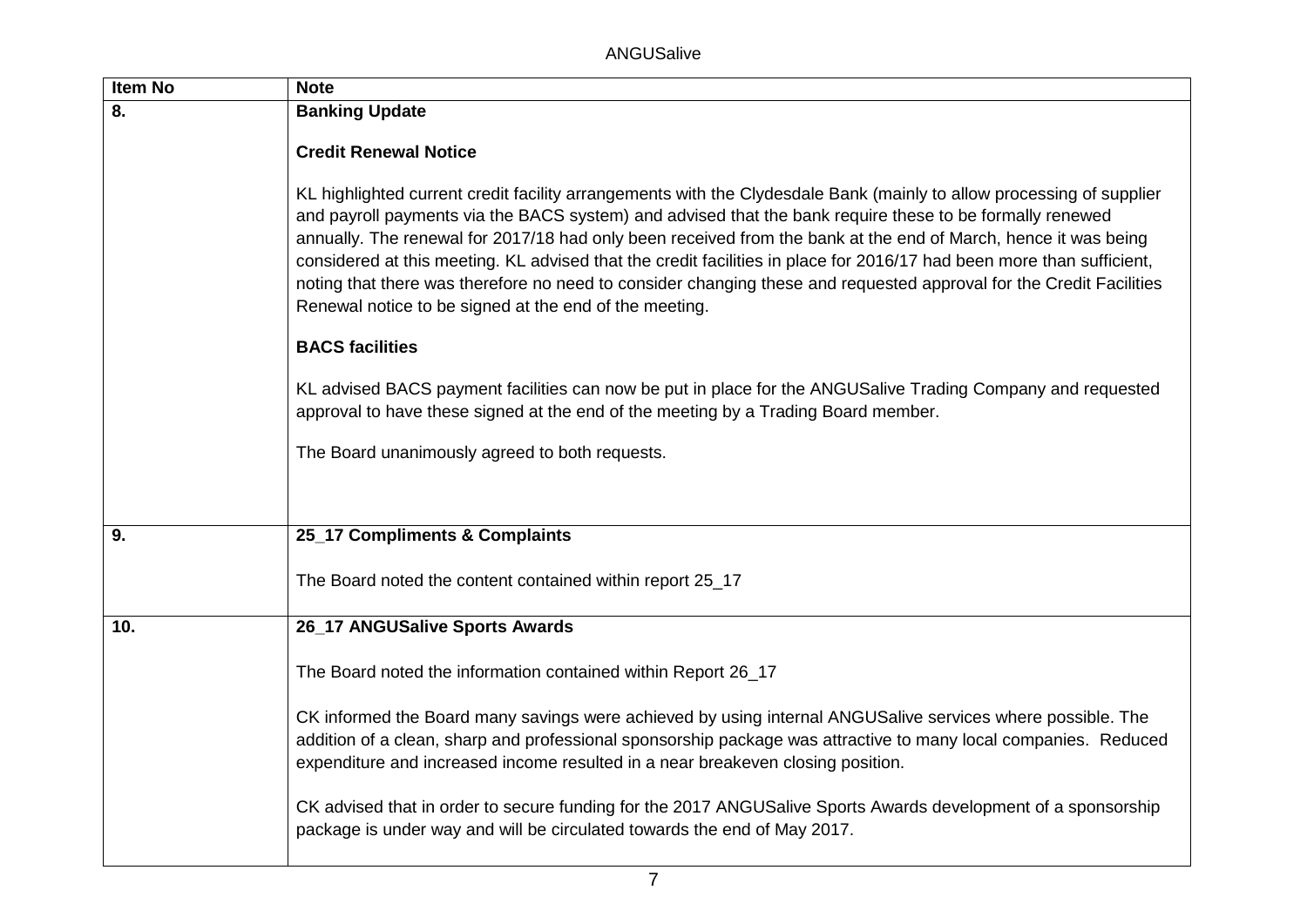| Item No | <b>Note</b>                                                                                                                                                                                                                   |
|---------|-------------------------------------------------------------------------------------------------------------------------------------------------------------------------------------------------------------------------------|
|         | CK provided a verbal update on the results of the survey monkey questionnaire. 30 returns were received with a                                                                                                                |
|         | range of responses with 10% rating the event as poor through to 73% rating the event as excellent. All feedback will                                                                                                          |
|         | be taken into consideration. Arrangement for the 2017/18 awards ceremony will commence in May.                                                                                                                                |
|         | The Board acknowledged it was really positive to see the movement in the figures and they were very supportive of<br>the change to using in-house skills. They noted it was an exceptional professional event enjoyed by all. |
|         |                                                                                                                                                                                                                               |
|         | CK extended a thank you to the project team for the hard work in pulling together a very successful event.                                                                                                                    |
| 11.     | 27_17 Montrose Basin Local Nature Reserve                                                                                                                                                                                     |
|         |                                                                                                                                                                                                                               |
|         | CK advised The Montrose Basin LNR Wildlife Reserve Management Plan runs from 2007-2017 and in now due for                                                                                                                     |
|         | review. Clarity is required on the service ANGUSalive provide within Montrose Basin and whether involvement is<br>required in future years.                                                                                   |
|         |                                                                                                                                                                                                                               |
|         | The Board approved the Senior Manager, Sport & Leisure to progress discussions with a number of key parties to<br>review and clarify the current working arrangements within Montrose Basin over the next 3 months.           |
|         | The Board agreed the Senior Manager, Sport & Leisure return to the Board on Thursday 24 August 2017 to propose                                                                                                                |
|         | the extent of ANGUSalive involvement in the future Wildlife Reserve Management Plan.                                                                                                                                          |
| 12.     | 28_17 Safety Health & Wellbeing Performance                                                                                                                                                                                   |
|         | The Board noted the content contained within report 28_17                                                                                                                                                                     |
|         |                                                                                                                                                                                                                               |
| 13.     | 29_17 Sickness Absence Performance                                                                                                                                                                                            |
|         | The Board noted the content contained within report 29_17                                                                                                                                                                     |
|         | SR recommended infection control procedures are reviewed to determine what is in place and if any improvements                                                                                                                |
|         | are required to reduce the spread coughs, cold, flu and stomach bug.                                                                                                                                                          |
|         |                                                                                                                                                                                                                               |
|         |                                                                                                                                                                                                                               |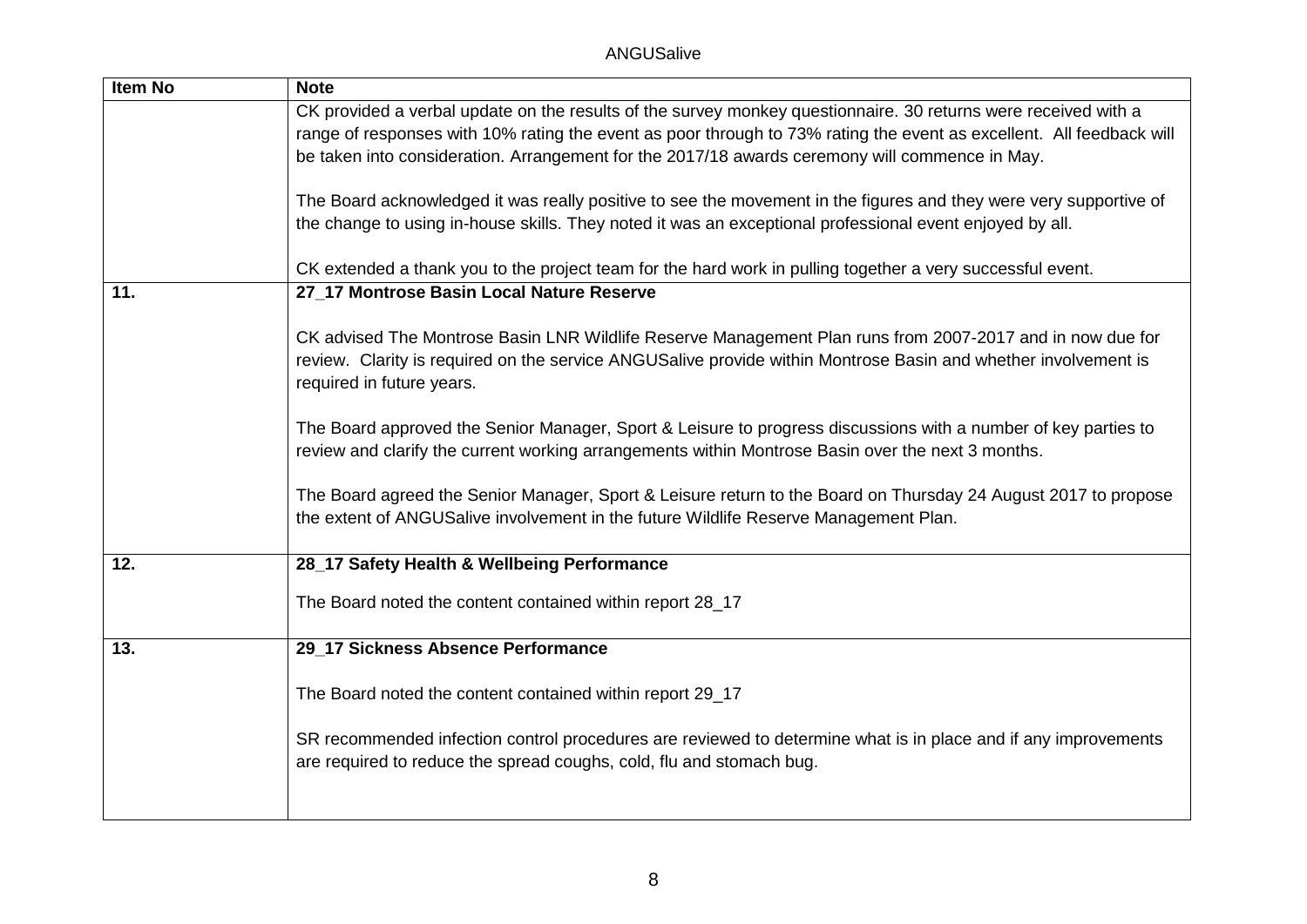| <b>Item No</b>    | <b>Note</b>                                                                                                                                                                                                                                                                                                                                   |
|-------------------|-----------------------------------------------------------------------------------------------------------------------------------------------------------------------------------------------------------------------------------------------------------------------------------------------------------------------------------------------|
| $\overline{14}$ . | 30_17 Exempt                                                                                                                                                                                                                                                                                                                                  |
|                   | The Board noted and approved the content of Exempt Report 30_17                                                                                                                                                                                                                                                                               |
| 15.               | <b>Policy Conversion</b>                                                                                                                                                                                                                                                                                                                      |
|                   | The Board noted the following policies:                                                                                                                                                                                                                                                                                                       |
|                   | Drone Policy - V1                                                                                                                                                                                                                                                                                                                             |
|                   | Scheme of Delegation - V1.1                                                                                                                                                                                                                                                                                                                   |
|                   | Filing Jobs in a new Organisational Structure V1                                                                                                                                                                                                                                                                                              |
|                   | Matching and Restricted Recruitment - V1                                                                                                                                                                                                                                                                                                      |
|                   | Managing Workforce Change - V1                                                                                                                                                                                                                                                                                                                |
|                   | Managing Redundancy - V1                                                                                                                                                                                                                                                                                                                      |
| 16.               | Any other competent business                                                                                                                                                                                                                                                                                                                  |
|                   | Leadership Update - Thursday 19 October 2017 - Reid Hall Forfar                                                                                                                                                                                                                                                                               |
|                   | KH suggested a Board member attends the next session and provided advance notice of the date. The Board<br>agreed but deferred the decision on who will attend until the new Council Director join the meeting on 28 June 2017.                                                                                                               |
|                   | Election of Office Bearers - Chairperson and Vice Chairperson                                                                                                                                                                                                                                                                                 |
|                   | JG thanked the Board for their continued support from Shadow Board through to the full ANGUSalive Board<br>stressing the considerable journey everyone has taken and extended a special thanks to KF for his hard work and<br>commitment as Vice Chairperson. JG wished the Board and the Senior Management team all the best for the future. |
|                   | JG advised legal and democratic services had confirmed it was acceptable for the current chairperson to seek<br>nominations for the new chairperson, who should if at all possible be selected from the Independent Trustees.                                                                                                                 |